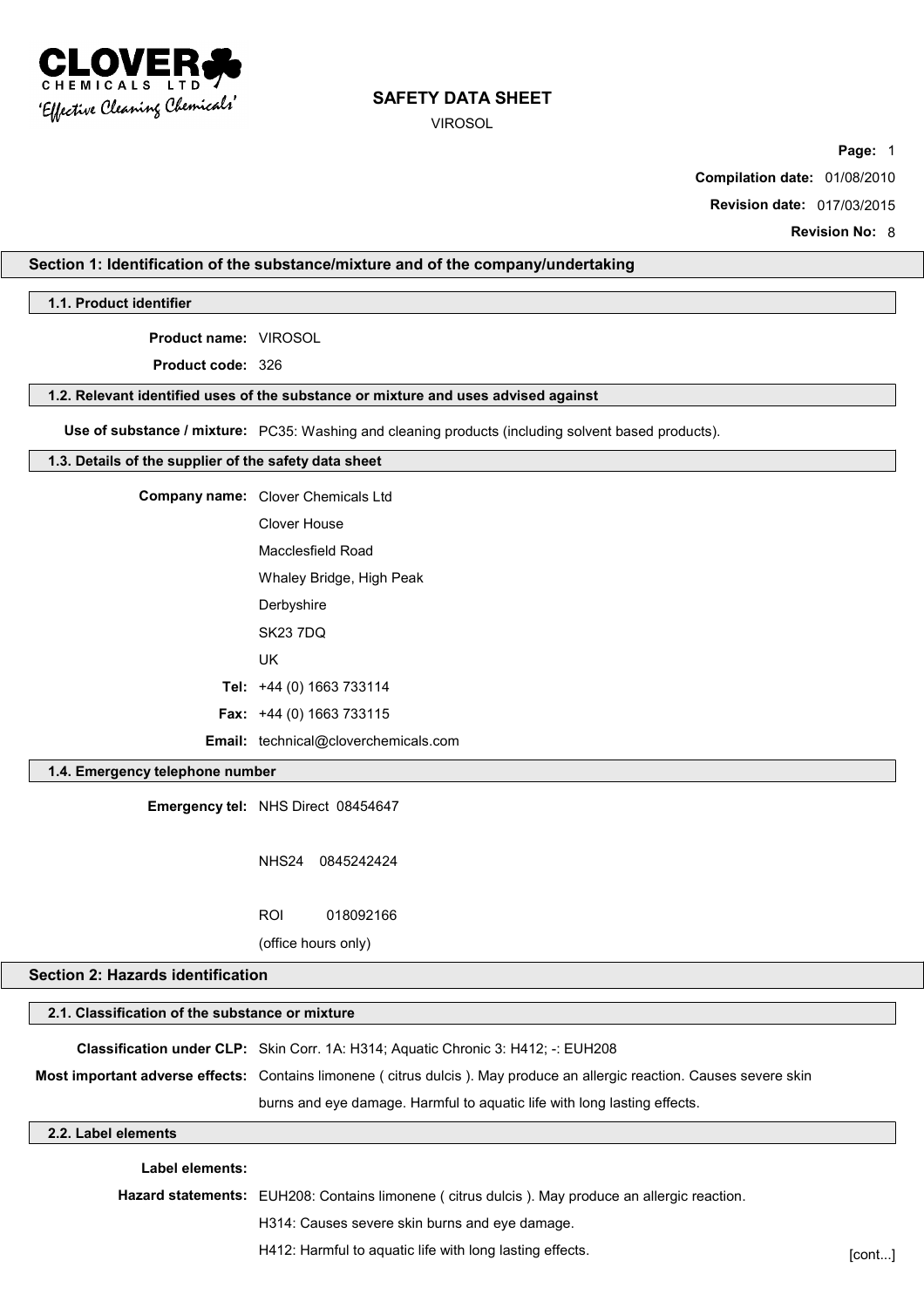VIROSOL

**Signal words:** Danger **Hazard pictograms:** GHS05: Corrosion



| <b>Precautionary statements:</b> P102: Keep out of reach of children.                     |
|-------------------------------------------------------------------------------------------|
| P282: Wear eye protection.                                                                |
| P280: Wear protective gloves.                                                             |
| P260: Do not breathe spray.                                                               |
| P301+330+331: IF SWALLOWED: rinse mouth. Do NOT induce vomiting.                          |
| P314: Get medical attention if you feel unwell.                                           |
| P303+361+353: IF ON SKIN (or hair): Take off immediately all contaminated clothing. Rinse |
| skin with water/shower.                                                                   |
| P332+313: If skin irritation occurs: Get medical attention.                               |
| P304+340: IF INHALED: Remove person to fresh air and keep comfortable for breathing.      |
| P305+351+338: IF IN EYES: Rinse cautiously with water for several minutes. Remove         |
| contact lenses, if present and easy to do. Continue rinsing.                              |
| P337+313: If eye irritation persists: Get medical attention.                              |
| P362: Take off contaminated clothing.                                                     |
|                                                                                           |

# **2.3. Other hazards**

**PBT:** This product is not identified as a PBT/vPvB substance.

## **Section 3: Composition/information on ingredients**

## **3.2. Mixtures**

## **Hazardous ingredients:**

## ISOTRIDECANOLETHOXYLATE,POLYMER(8 MOLE EO AVERAGE)

| EINECS | CAS        | / WEL<br>PRT             | CLP Classification                   | Percent |
|--------|------------|--------------------------|--------------------------------------|---------|
|        | 69011-36-5 | $\overline{\phantom{a}}$ | Acute Tox. 4: H302; Eye Dam. 1: H318 | 10%     |

## C9/11 A, >3-6 EO PREDOMINANTLY LINEAR (DID 21)

| POLYMER   | 160875-66-1               | -                        | Eye Dam. 1: H318                | 1-10% |
|-----------|---------------------------|--------------------------|---------------------------------|-------|
|           | 2-(2-BUTOXYETHOXY)ETHANOL |                          |                                 |       |
| 203-961-6 | 112-34-5                  | $\overline{\phantom{0}}$ | <sup>⊦</sup> Eve Irrit. 2: H319 | 1-10% |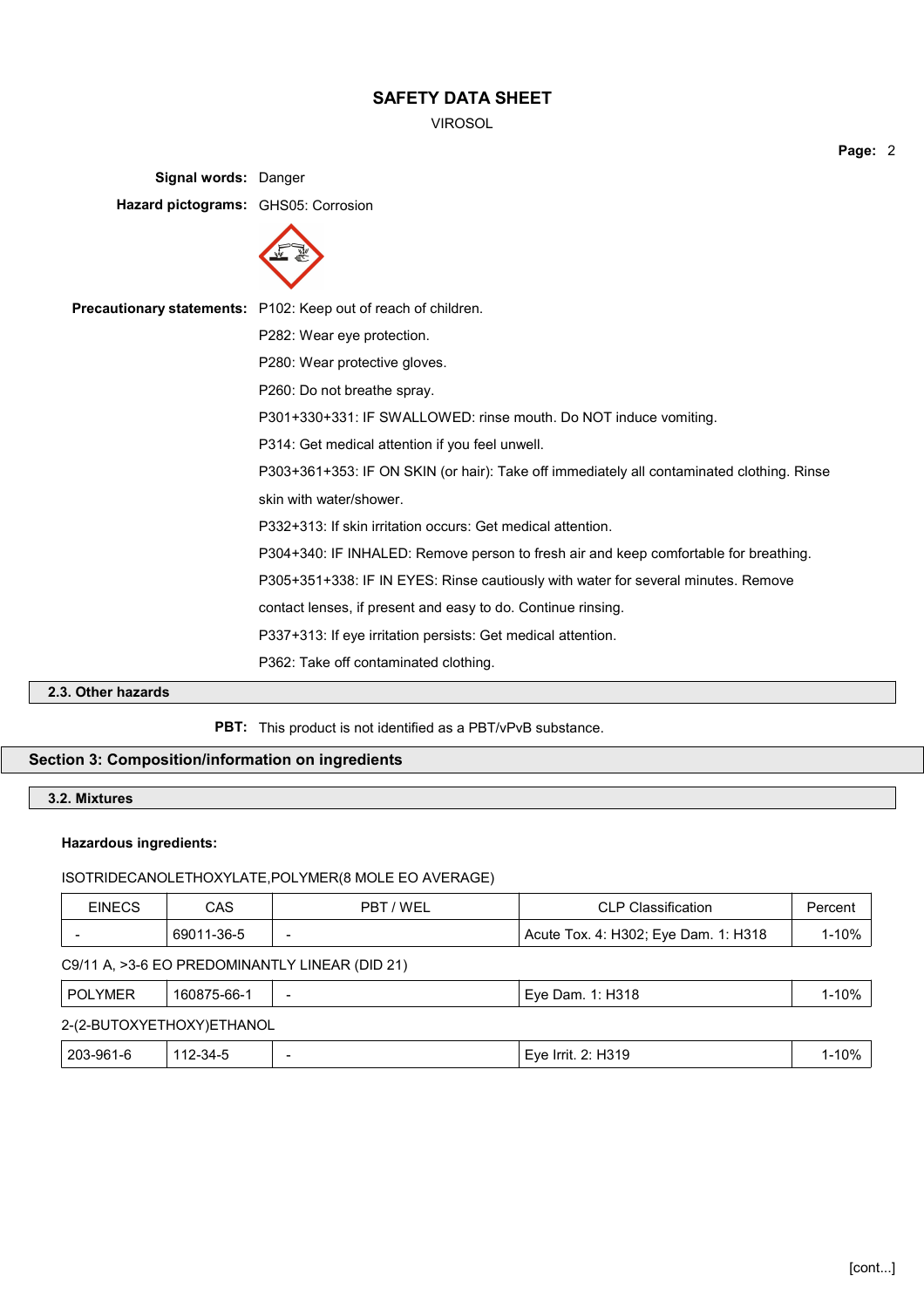VIROSOL

**Page:** 3

#### LIMONENE ( CITRUS DULCIS )

| 232-433-8 | 8028-48-6 | $\overline{\phantom{0}}$ | Flam. Lig. 3: H226; Aguatic Acute 1:       | $< 1\%$ |  |
|-----------|-----------|--------------------------|--------------------------------------------|---------|--|
|           |           |                          | H400; Aquatic Chronic 1: H410; Skin Irrit. |         |  |
|           |           |                          | 2: H315; Skin Sens. 1: H317; Asp. Tox.     |         |  |
|           |           |                          | 1: H304                                    |         |  |

#### **Section 4: First aid measures**

| 4.1. Description of first aid measures   |                                                                                                           |  |  |
|------------------------------------------|-----------------------------------------------------------------------------------------------------------|--|--|
|                                          | <b>Skin contact:</b> Wash immediately with plenty of soap and water. Rinse skin with water.               |  |  |
|                                          | Eye contact: Bathe the eye with running water for 15 minutes. Transfer to hospital for specialist         |  |  |
|                                          | examination.                                                                                              |  |  |
|                                          | Ingestion: Wash out mouth with water. Do not induce vomiting. If conscious, give half a litre of water to |  |  |
|                                          | drink immediately. Transfer to hospital as soon as possible.                                              |  |  |
|                                          | <b>Inhalation:</b> Transfer to hospital as soon as possible.                                              |  |  |
|                                          | 4.2. Most important symptoms and effects, both acute and delayed                                          |  |  |
|                                          | <b>Skin contact:</b> There may be irritation and redness at the site of contact.                          |  |  |
|                                          | Eye contact: There may be pain and redness. The eyes may water profusely. There may be severe pain.       |  |  |
|                                          | The vision may become blurred. May cause permanent damage.                                                |  |  |
|                                          | Ingestion: There may be soreness and redness of the mouth and throat. Nausea and stomach pain             |  |  |
|                                          | may occur.                                                                                                |  |  |
|                                          | <b>Inhalation:</b> There may be irritation of the throat with a feeling of tightness in the chest.        |  |  |
|                                          | Delayed / immediate effects: Immediate effects can be expected after short-term exposure.                 |  |  |
|                                          | 4.3. Indication of any immediate medical attention and special treatment needed                           |  |  |
|                                          | <b>Immediate / special treatment:</b> Eye bathing equipment should be available on the premises.          |  |  |
| <b>Section 5: Fire-fighting measures</b> |                                                                                                           |  |  |

**5.1. Extinguishing media**

**Extinguishing media:** Water.

**5.2. Special hazards arising from the substance or mixture**

**Exposure hazards:** In combustion emits toxic fumes of carbon dioxide / carbon monoxide.

**5.3. Advice for fire-fighters**

**Advice for fire-fighters:** Wear self-contained breathing apparatus. Wear protective clothing to prevent contact with

skin and eyes.

# **Section 6: Accidental release measures**

## **6.1. Personal precautions, protective equipment and emergency procedures**

**Personal precautions:** Mark out the contaminated area with signs and prevent access to unauthorised personnel. Do not attempt to take action without suitable protective clothing - see section 8 of SDS. Turn

leaking containers leak-side up to prevent the escape of liquid.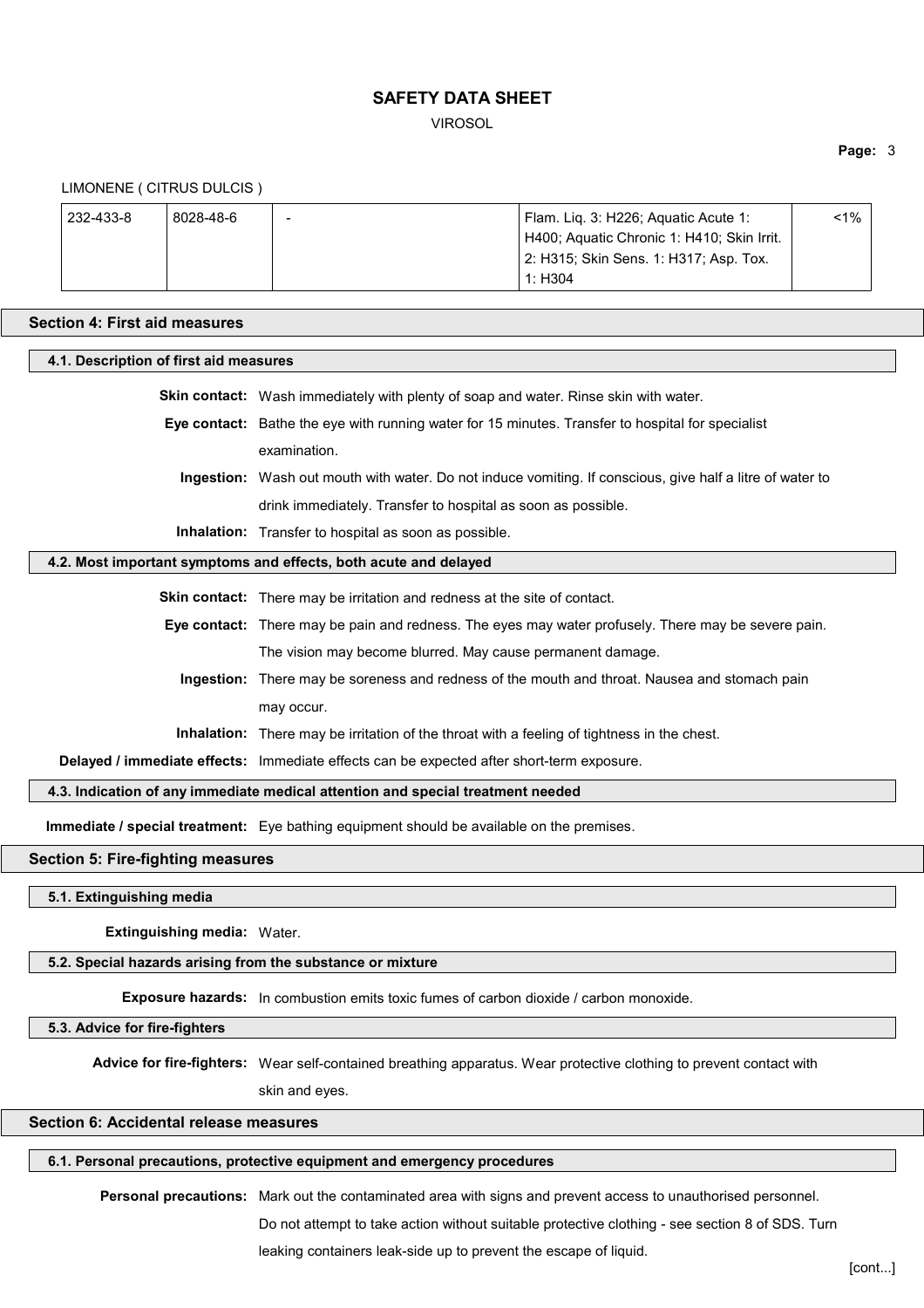#### VIROSOL

#### **6.2. Environmental precautions**

**Environmental precautions:** Do not discharge into drains or rivers. Contain the spillage using bunding.

## **6.3. Methods and material for containment and cleaning up**

**Clean-up procedures:** Transfer to a suitable container.

#### **6.4. Reference to other sections**

**Reference to other sections:** Refer to section 8 of SDS.

### **Section 7: Handling and storage**

#### **7.1. Precautions for safe handling**

**Handling requirements:** Avoid direct contact with the substance. Ensure there is sufficient ventilation of the area.

Avoid the formation or spread of mists in the air.

### **7.2. Conditions for safe storage, including any incompatibilities**

**Storage conditions:** Store in a cool, well ventilated area. Keep container tightly closed.

**Suitable packaging:** Polyethylene. Stainless steel.

## **7.3. Specific end use(s)**

**Specific end use(s):** No data available.

### **Section 8: Exposure controls/personal protection**

### **8.1. Control parameters**

#### **Hazardous ingredients:**

#### **2-(2-BUTOXYETHOXY)ETHANOL**

#### **Workplace exposure limits: Respirable dust Respirable dust**

State 8 hour TWA 15 min. STEL 8 hour TWA 15 min. STEL UK | 67.5 mg/m3 | 101.2 mg/m3 | -

#### **DNEL/PNEC Values**

**DNEL / PNEC** No data available.

#### **8.2. Exposure controls**

**Engineering measures:** Ensure there is sufficient ventilation of the area.

**Respiratory protection:** Respiratory protection not required.

**Hand protection:** Protective gloves. Gloves (alkali-resistant).

**Eye protection:** Safety glasses. Ensure eye bath is to hand.

**Skin protection:** Protective clothing.

### **Section 9: Physical and chemical properties**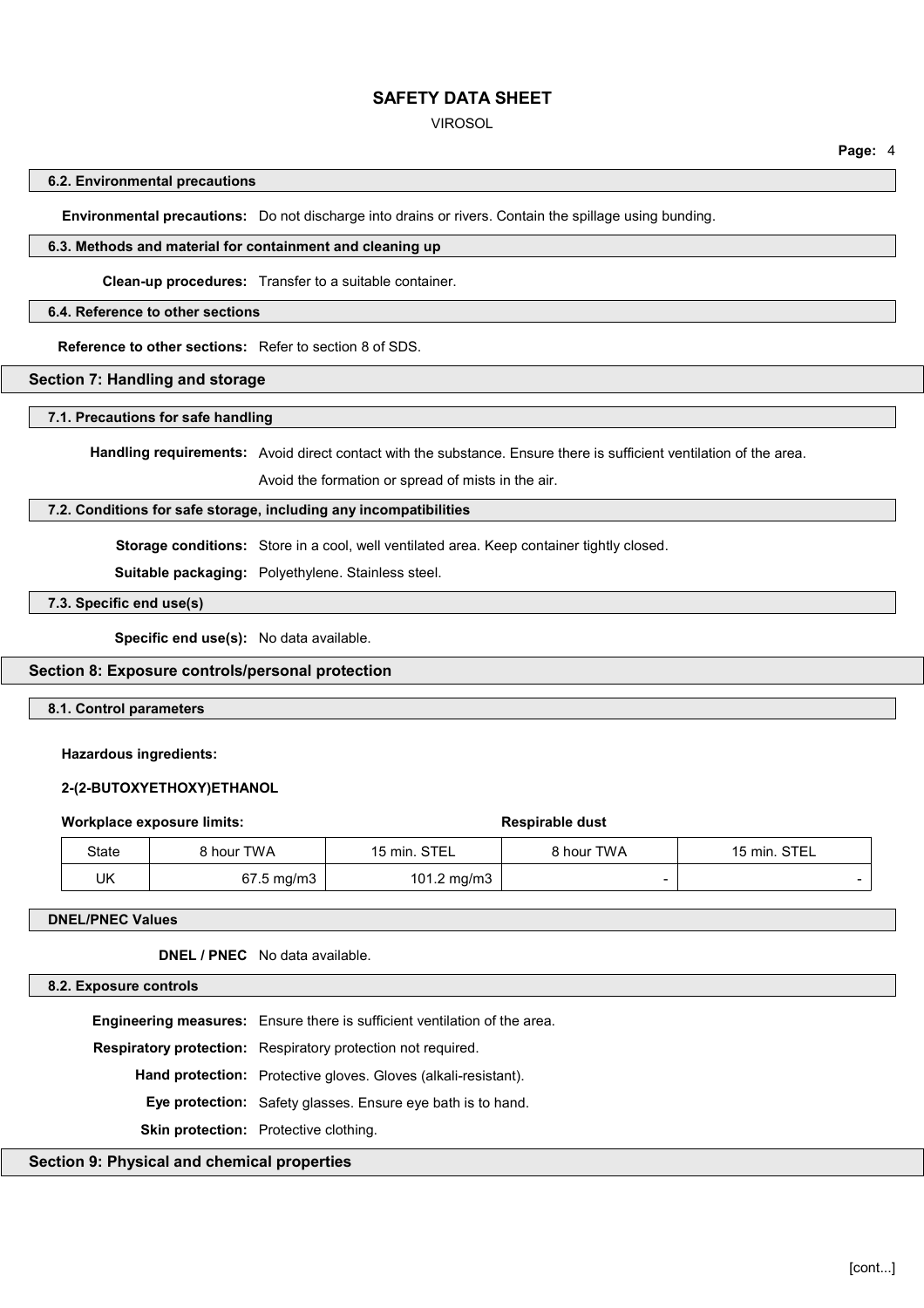VIROSOL

| 9.1. Information on basic physical and chemical properties |                                                  |                                              |                               |
|------------------------------------------------------------|--------------------------------------------------|----------------------------------------------|-------------------------------|
| <b>State: Liquid</b>                                       |                                                  |                                              |                               |
| Colour: Orange                                             |                                                  |                                              |                               |
|                                                            | <b>Odour:</b> Pleasant                           |                                              |                               |
| <b>Evaporation rate: Moderate</b>                          |                                                  |                                              |                               |
|                                                            | <b>Oxidising:</b> Non-oxidising (by EC criteria) |                                              |                               |
| <b>Solubility in water: Soluble</b>                        |                                                  |                                              |                               |
| Also soluble in: Ethanol.                                  |                                                  |                                              |                               |
|                                                            | <b>Viscosity: Non-viscous</b>                    |                                              |                               |
| Boiling point/range°C: 100                                 |                                                  | Melting point/range°C: 0                     |                               |
| <b>Flammability limits %: lower:</b> Not applicable.       |                                                  |                                              | <b>upper:</b> Not applicable. |
| Flash point <sup>o</sup> C: Not applicable.                |                                                  | Part.coeff. n-octanol/water: Not applicable. |                               |
| Autoflammability <sup>°</sup> C: Not applicable.           |                                                  | Vapour pressure: Not applicable.             |                               |
| Relative density: 1.0 - 1.1                                |                                                  |                                              | <b>pH:</b> 12.8               |
|                                                            | <b>VOC g/l:</b> Not applicable.                  |                                              |                               |

#### **9.2. Other information**

**Other information:** No data available.

### **Section 10: Stability and reactivity**

**10.1. Reactivity**

**Reactivity:** Stable under recommended transport or storage conditions.

**10.2. Chemical stability**

**Chemical stability:** Stable under normal conditions.

**10.3. Possibility of hazardous reactions**

**Hazardous reactions:** Hazardous reactions will not occur under normal transport or storage conditions.

**10.4. Conditions to avoid**

**10.5. Incompatible materials**

**10.6. Hazardous decomposition products**

**Haz. decomp. products:** In combustion emits toxic fumes of carbon dioxide / carbon monoxide.

### **Section 11: Toxicological information**

**11.1. Information on toxicological effects**

**Hazardous ingredients:**

**Page:** 5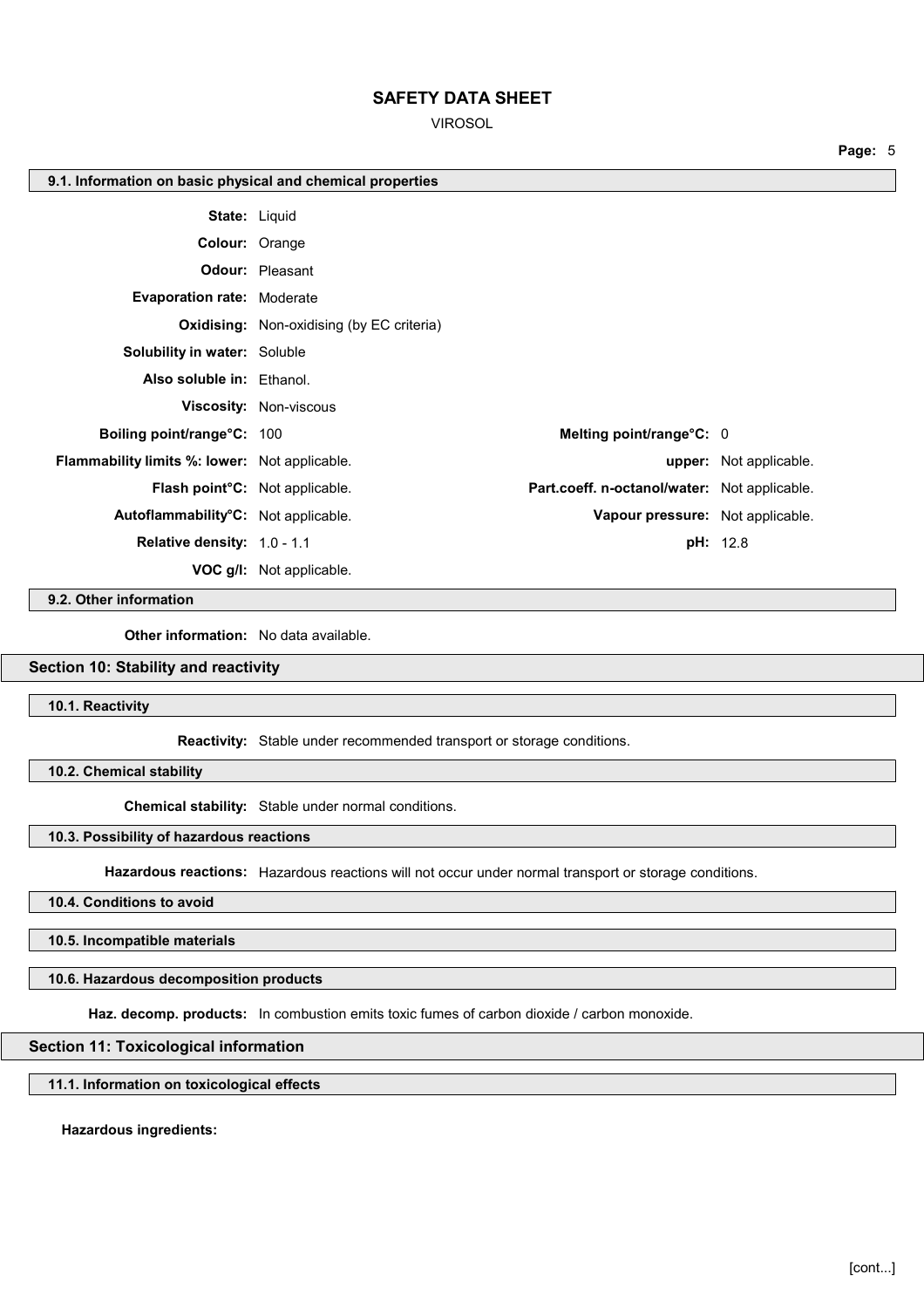### VIROSOL

### **Page:** 6

#### **ISOTRIDECANOLETHOXYLATE,POLYMER(8 MOLE EO AVERAGE)**

| ORAL | −∧ ص<br>∼ | ∟D50<br>___ | 2000<br>-00<br>וו ור:<br>. | ma/ka |
|------|-----------|-------------|----------------------------|-------|
|      |           |             |                            |       |

#### **C9/11 A, >3-6 EO PREDOMINANTLY LINEAR (DID 21)**

|  | ORL <sup>'</sup> | DAT<br>N | LD50 | ----<br>,,,,,<br>. | 47 N.C<br>. . |
|--|------------------|----------|------|--------------------|---------------|
|--|------------------|----------|------|--------------------|---------------|

### **2-(2-BUTOXYETHOXY)ETHANOL**

| ORL <sup>'</sup> | <b>MUS</b> | LD50         | 6050 | mg/kg |
|------------------|------------|--------------|------|-------|
| ORL <sup>'</sup> | <b>RAT</b> | LD50<br>$ -$ | 4500 | mg/kg |

## **Relevant hazards for substance:**

| Hazard                        | Route | <b>Basis</b>            |
|-------------------------------|-------|-------------------------|
| Skin corrosion/irritation     | DRM   | ' Hazardous: calculated |
| Serious eye damage/irritation | OPT   | ' Hazardous: calculated |

### **Symptoms / routes of exposure**

| <b>Skin contact:</b> There may be irritation and redness at the site of contact.                    |
|-----------------------------------------------------------------------------------------------------|
| Eye contact: There may be pain and redness. The eyes may water profusely. There may be severe pain. |
| The vision may become blurred. May cause permanent damage.                                          |
| Ingestion: There may be soreness and redness of the mouth and throat. Nausea and stomach pain       |
| may occur.                                                                                          |
| <b>Inhalation:</b> There may be irritation of the throat with a feeling of tightness in the chest.  |
| Delayed / immediate effects: Immediate effects can be expected after short-term exposure.           |

## **Section 12: Ecological information**

**12.1. Toxicity**

#### **Hazardous ingredients:**

#### **ISOTRIDECANOLETHOXYLATE,POLYMER(8 MOLE EO AVERAGE)**

| FISH<br>96H<br>$\_C50$<br>1 C<br>ma/<br>. .<br>ιu |
|---------------------------------------------------|
|---------------------------------------------------|

#### **C9/11 A, >3-6 EO PREDOMINANTLY LINEAR (DID 21)**

| $\sim$<br>10<br>. <b>AD</b><br>ma/<br>n.<br>$\cdots$<br>___<br>.<br>$ -$<br>. . |
|---------------------------------------------------------------------------------|
|---------------------------------------------------------------------------------|

### **12.2. Persistence and degradability**

**Persistence and degradability:** Biodegradable. The surfactants contained in this preperation comply with the biodegradability

criteria as laid down in regulation (EC) No.648/2004 on detergents.

### **12.3. Bioaccumulative potential**

**Bioaccumulative potential:** No bioaccumulation potential.